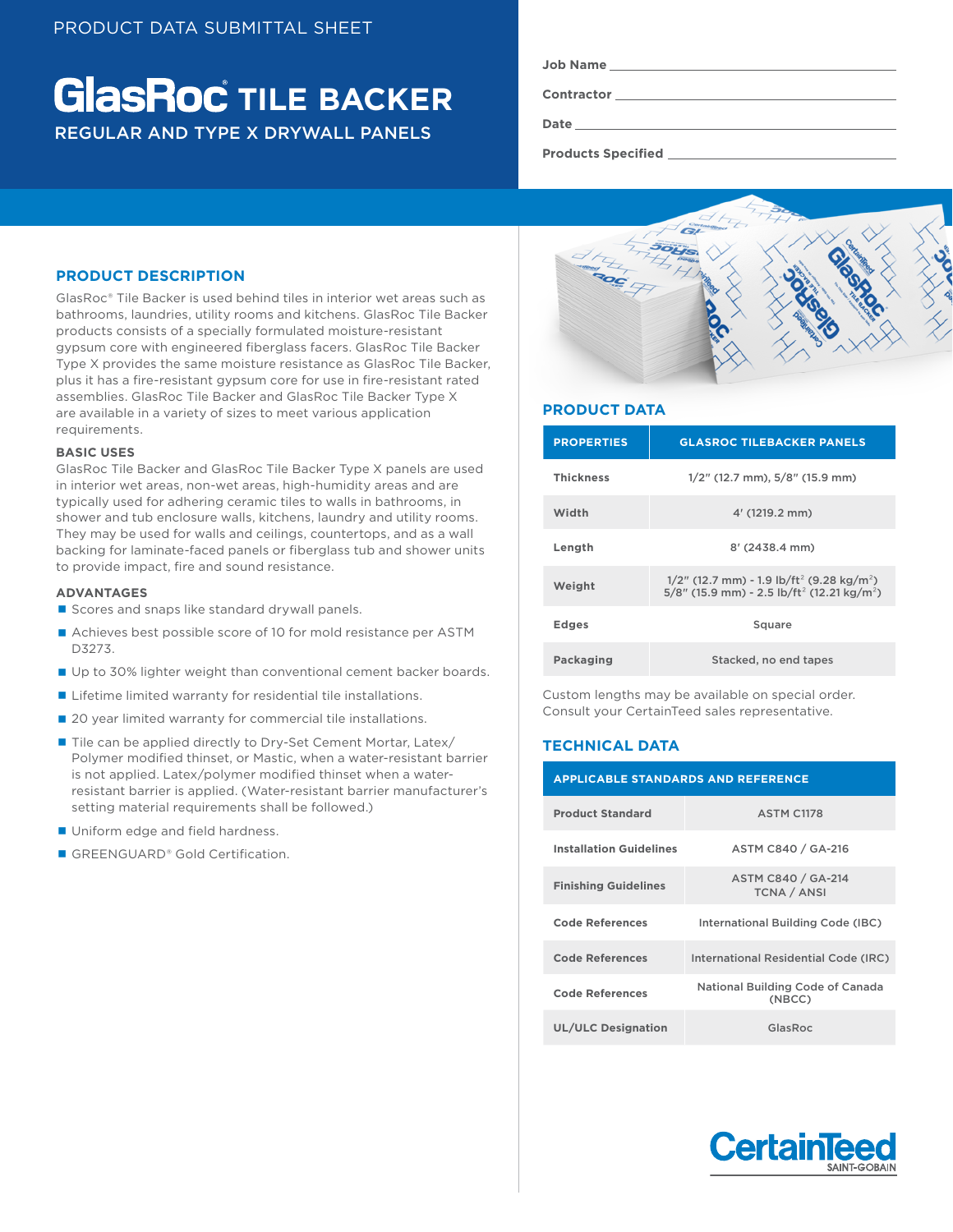## **INSTALLATION**

#### **LIMITATIONS**

- Not recommended around fireplaces or other areas with continuous exposure to temperatures exceeding 125˚F (52˚C).
- Panels should be stacked flat with care taken to prevent sagging or damage to edges, ends and surfaces.
- Storing panel lengthwise leaning against the framing is not recommended.
- Panels should be carried, not dragged, to place of installation to prevent damaging edges.
- Cutting and scoring should be done from the printed coated side.
- $\blacksquare$  In cold weather, temperatures within the enclosure should stay within the range of 50˚ to 95˚F (10˚ to 35˚C) and with sufficient ventilation to carry off excess moisture.
- $\blacksquare$  Installation limited to uses as referenced in the basic uses section. For other installation application areas, contact Technical Services.
- Not intended for exterior use.
- Limited to tile installation. If product other than tile is going to be installed, contact Technical Services for recommendations.

When storing panels for extended periods of time, cumulative pressure on unsupported lower units causes gypsum panel to sag. For 4' x 8' (1220 mm x 2440 mm) panels, 4" (100 mm) wide risers (separators) should be spaced evenly at 28" (700 mm), then 24" (610 mm) for the next lift, followed by 28" (700 mm) for the next lift spacing across the 8' (2440 mm) length of the panel. A good stock rotation and inventory control plan will help avoid minor sagging.

#### **FRAMING**

Installation of GlasRoc® Tile Backer and GlasRoc Tile Backer Type X should be consistent with methods described in the standards and references noted. Framing members shall be plumb, true and firmly secured. If necessary, studs around tub enclosures and shower stalls should be furred so the inside lip of the fixture is flush with the face of the GlasRoc Tile Backer. The top of the furring should be even with the upper edge of the tub or shower pan.

When used as a tile substrate for walls, minimum 33 mil (20 gauge) steel, not less than 3-1/2" (89 mm) deep for residential applications or not less than 3-5/8" (92 mm) deep for commercial applications, or wood framing. Spacing should not exceed 16" (406 mm) o.c. without blocking for 1/2" (12.7 mm); or 24" (610 mm) o.c. with blocking for 1/2" (12.7 mm) and 24" o.c. for 5/8" (15.9 mm). When used as a tile substrate for ceilings, apply perpendicular to framing spaced a maximum 12" (300 mm) o.c. for 1/2" (12.7 mm) and 16" (406 mm) o.c. for 5/8" (15.9 mm). Always provide appropriate blocking, headers or supports for tub, plumbing fixtures, soap dishes, grab bars, towel racks, etc.

#### **PLACING FIXTURES**

Waterproof receptors, pans, or sub pans shall have an upright lip or flange not less than 1" (25 mm) higher than the water dam or threshold of shower entry way, and shall be installed prior to erection of GlasRoc Tile Backer.

Install a temporary strip or shim which, when removed, will provide a 1/4" (6 mm) clearance between the GlasRoc Tile Backer and the lip of the tub or shower receptor.

### **APPLYING THE GLASROC TILE BACKER PANEL**

Apply the GlasRoc Tile Backer horizontally to minimize butt joints. Glass-reinforced edge should abut the top edge of the temporary strip or shim.

For fire or sound-rated construction, GlasRoc Tile Backer should extend full height, floor-to-ceiling, behind tub and/or shower enclosures. Fasten the 1/2" (12.7 mm) panel with 1-1/2" (38 mm) galvanized roofing nails, 8" (200 mm) o.c., or 1-1/2" (38 mm)

corrosion resistant backerpanel screws, 8" (200 mm) o.c. Drive nails and screws flush with surface. Do not countersink fasteners.

In areas to be tiled; joints and corners shall be treated with nominal 2" (50 mm) alkali-resistant fiberglass mesh tape embedded in a skim coat of the tile setting material. Do not use regular joint compound and paper tape.

Caulk/seal penetrations around pipes, fixtures, etc., and where GlasRoc Tile Backer butts against dissimilar materials with a waterproof, flexible sealant or tile adhesive.

For more installation details, review the GlasRoc Tile Backer Installation Instructions.

#### **APPLYING TILE**

Apply a tile setting material to the printed coated face using a Dry-Set Cement Mortar meeting ANSI A118.1, Latex/Polymer modified thinset meeting ANSI A118.4, or Mastic meeting ANSI A136.1.

\*\*Note\*\* if a water-resistant barrier is applied, follow the waterresistant barrier manufacturers requirement for tile setting material.

All tile joints shall be completely and continuously grouted.

Tile should be applied down to the top edge of the shower floor surfacing material, or the return of the shower pan, and extend over tub lip. The tile shall completely cover the following areas, including all joints and corners:

- Over tubs without shower heads  $-$  minimum of 6" (152 mm) above rim of tub.
- $\Box$  Over tubs with showers  $-$  minimum of 5' (1525 mm) above rim or 6" (152 mm) above shower head, whichever is higher.
- Surfacing material shall be applied to the full specified height for a distance of not less than 4" (102 mm) beyond the outside face of the tub or receptor. Areas beyond an outside corner are excluded.

Fill space between fixtures and the tile with a flexible sealant, such as silicone sealants meeting ASTM C920.

For application of plastic-finished rigid wall panels, recommendations of the panel manufacturer should be followed.

For more detailed installation instructions see GlasRoc Tile Backer installation guide.

#### **APPLYING WATER-RESISTANT BARRIERS**

A water-resistant barrier is required, before tile application, on the interior side of an exterior wall. This is especially important in tub and/or shower enclosures, due to the higher humidity levels and potential vapor drive from the interior space to the exterior. A water-resistant barrier is recommended, before tile application, when the wall is an interior wall. This includes when the tub and/ or shower enclosure is an interior wall.

Water-resistant barriers, such as Custom Building Products RedGard®, Laticrete HYDROBAN®, and Mapei® Mapelastic® AquaDefense are tested and approved for use with GlasRoc Tile Backer.

**If a water resistant barrier is applied, follow the water resistant barrier manufacturers installation requirement for tile setting material.**

**Interior walls typically divide rooms/areas. Exterior walls separate the interior spaces from the outside.**

#### **COUNTERTOPS**

See GlasRoc Tile Backer product brochure for countertop tile backer applications.